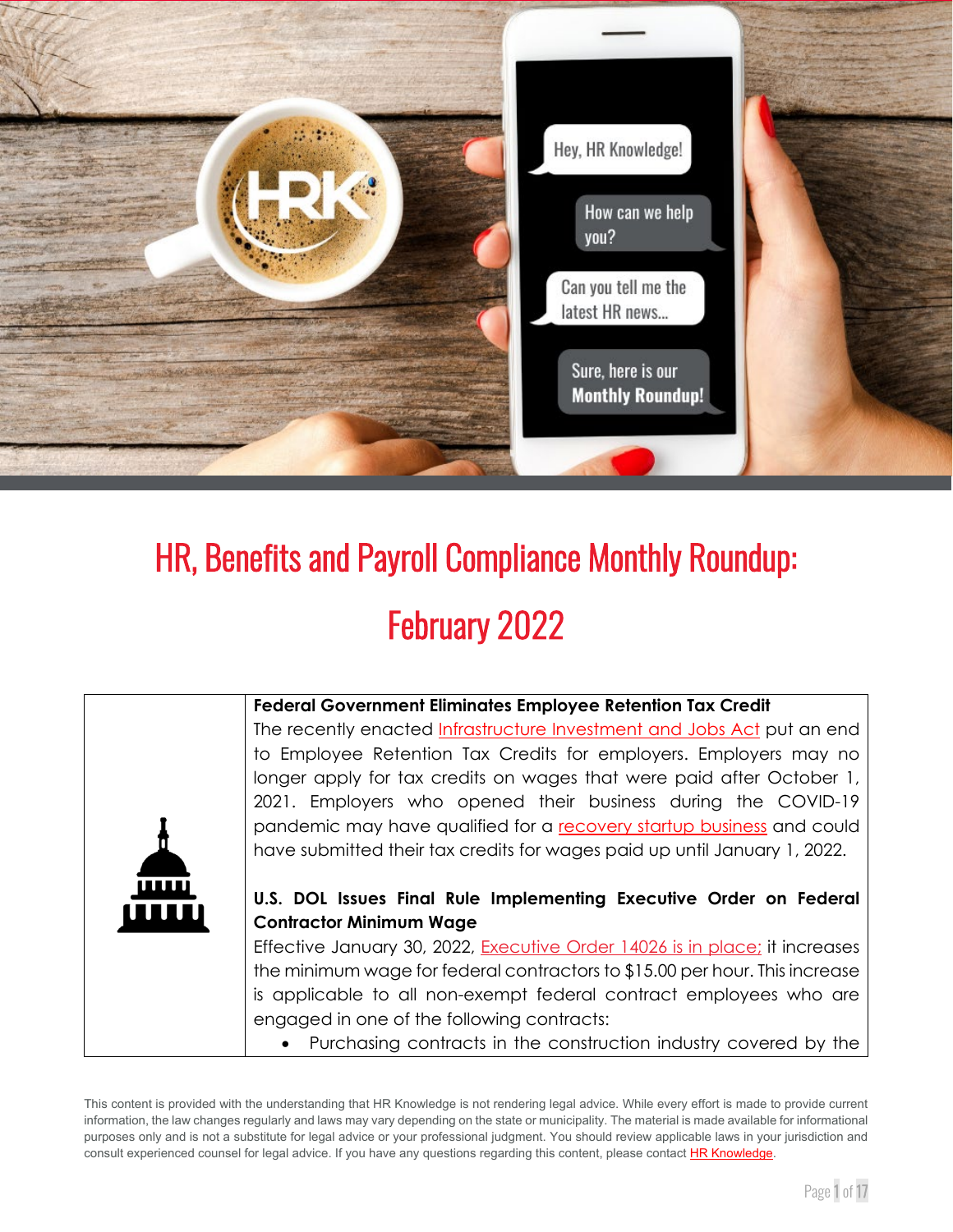

| Davis-Bacon Act<br>Service contracts covered by the Service Contract Act<br>All concession contracts, including those that are excluded from<br>the Service Contract Act<br>Any contract entered into with the federal government involving<br>federal property, or services to federal employees,<br>their<br>dependents, or the public                                                                                                                                                                                                                                                                 |
|----------------------------------------------------------------------------------------------------------------------------------------------------------------------------------------------------------------------------------------------------------------------------------------------------------------------------------------------------------------------------------------------------------------------------------------------------------------------------------------------------------------------------------------------------------------------------------------------------------|
| The hourly rate will increase annually starting January 1, 2023. The<br>increased rates will be contingent upon the prior year's Consumer Price<br>Index (CPI) for Urban Wage Earners & Clerical Workers.                                                                                                                                                                                                                                                                                                                                                                                                |
| <b>Supreme Court Blocks OSHA ETS</b><br>OHSA withdrew the vaccination and testing emergency temporary<br>standard for employers with 100 or more employees. Despite this,<br>employers may still adopt vaccination requirements in the workplace. To<br>read our full summary, see our e-Alert: Supreme Court Blocks OSHA ETS.                                                                                                                                                                                                                                                                           |
| U.S. Supreme Court Lifts Injunctions Against CMS Vaccine Mandate<br>The Supreme Court gave the green light to the Centers for Medicare and<br>Medicaid Services' (CMS) final rule requiring COVID-19 vaccinations for<br>healthcare workers. CMS is responsible for conditions and stipulations of<br>healthcare establishments that receive funding from Medicare or<br>Medicaid.                                                                                                                                                                                                                       |
| Insurers and Health Plans Required to Cover OTC COVID-19 Tests<br>The Departments of Health and Human Services (HHS), Labor, and Treasury<br>issued FAQs outlining new requirements for group health plans and health<br>insurance issuers to cover over-the-counter (OTC) COVID-19 diagnostic<br>tests. The new requirements apply to all group health plans (fully insured<br>and self-funded). The new requirements go into effect for tests purchased<br>on or after January 15, 2021. To read our full summary, see our e-Alert:<br>Insurers and Health Plans Required to Cover OTC COVID-19 Tests. |
| <b>COVID-19 At-Home Test Coverage</b><br>Medical carriers will be covering the costs of FDA-authorized, rapid, at-<br>home COVID tests for commercial members for the duration of the federal<br>public health emergency, in accordance with the federal government's                                                                                                                                                                                                                                                                                                                                    |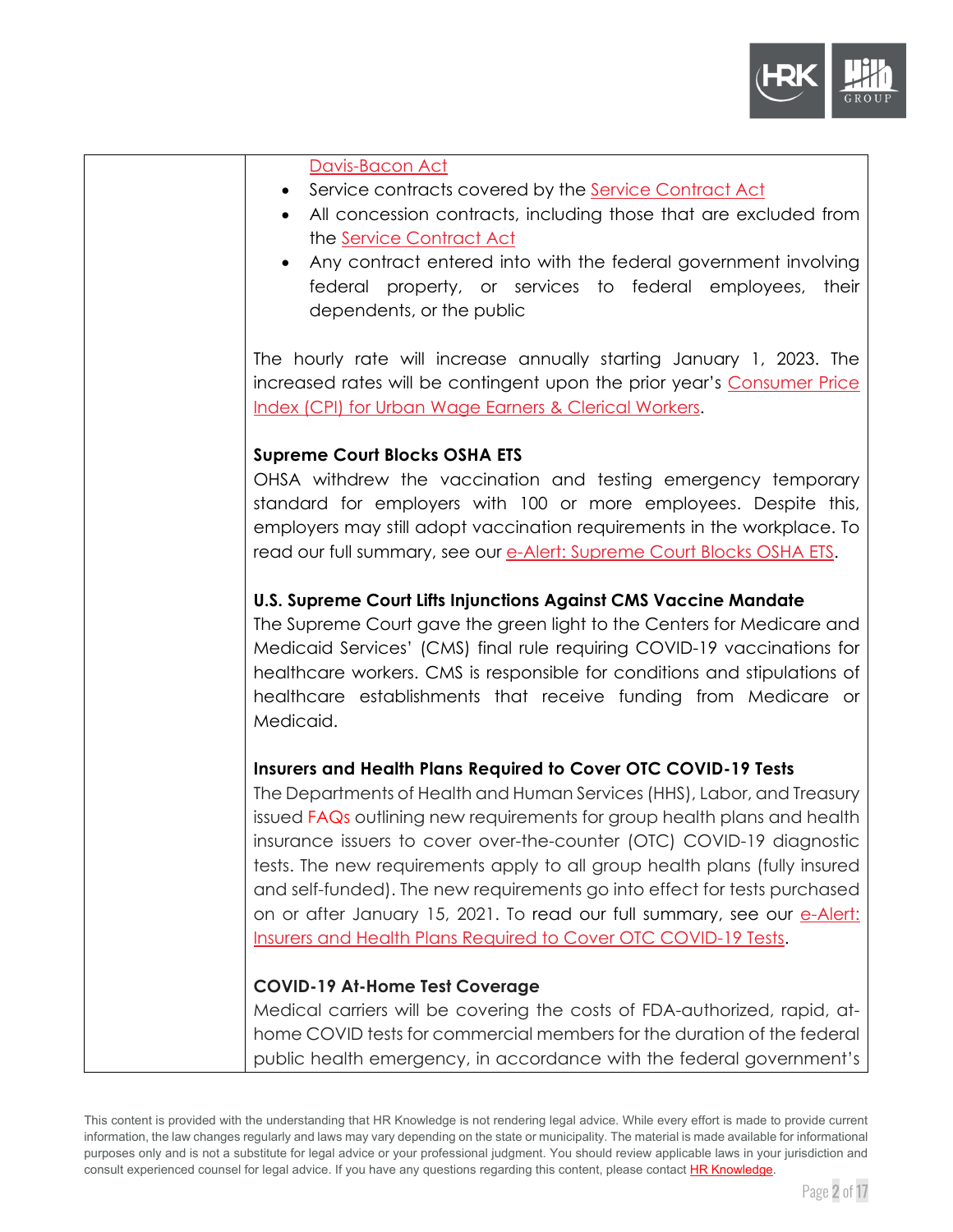

|            | new guidance, effective January 15, 2022. To read our full summary, see                                                                        |
|------------|------------------------------------------------------------------------------------------------------------------------------------------------|
|            | our e-Alert: COVID-19 Test Coverage.                                                                                                           |
|            | Tempe, Arizona Amends Anti-Discrimination Ordinance to Cover                                                                                   |
|            | <b>Discrimination Based on Hair Texture</b>                                                                                                    |
|            | The amended ordinance clarifies the definition of race as any group of                                                                         |
|            | individuals who may be identified by common physical traits that allude                                                                        |
|            | to shared ancestry. Of these traits, the amendment recognizes a                                                                                |
| ARIZONA    | protected trait to be the following hairstyles: braids, locs, twists, tight coils                                                              |
|            | or rolls, bantu knots, afros, and headwraps.                                                                                                   |
|            | The New "Notice at Collection" California Employers Must Distribute to the                                                                     |
|            | Workforce                                                                                                                                      |
|            | Effective January 1, 2023, the California Privacy Rights Act (CPRA) requires                                                                   |
|            | employers to provide a 'notice at collection' to all employees. Unlike                                                                         |
| CALIFORNIA | previous notices required by the California Consumer Privacy Act (CCPA),                                                                       |
|            | this notice incorporates specific details regarding the data that is<br>collected and how it will be used. Under the CPRA, the following items |
|            | have been added to the list of personal protected information (PPI):                                                                           |
|            | Information that reveals an employee's:<br>$\bullet$                                                                                           |
|            | race or ethnic origin<br>$\circ$                                                                                                               |
|            | religious or philosophical beliefs<br>$\circ$                                                                                                  |
|            | union membership<br>$\circ$                                                                                                                    |
|            | precise geolocation<br>$\circ$                                                                                                                 |
|            | health, sex life, sexual orientation<br>$\circ$                                                                                                |
|            | emails and text messages (unless the business is the<br>$\circ$                                                                                |
|            | recipient)                                                                                                                                     |
|            |                                                                                                                                                |
|            | The notice at collection must be provided to the employee at or before                                                                         |
|            | the point of collection of personal information. The CRPA states that                                                                          |
|            | employers should set a retention schedule for these notices; the retention<br>period is to be set by the employer.                             |
|            |                                                                                                                                                |
|            | Cal/OSHA Approves 2nd Readoption of ETS and Governor Issues Order                                                                              |
|            | <b>Potentially Further Extending COVID Restrictions</b>                                                                                        |
|            | In June 2021, California's Occupational Safety and Health (Cal/OSHA)                                                                           |
|            | Standards Board implemented an <b>Emergency Temporary Standard</b>                                                                             |
|            | [ETS] regarding the COVID-19 pandemic. With an initial expiration date                                                                         |
|            | of January 14, 2022, the ETS has been extended through mid-April 2022                                                                          |
|            | with amendments. To read our full summary, see our e-Alert: Cal/OSHA                                                                           |

This content is provided with the understanding that HR Knowledge is not rendering legal advice. While every effort is made to provide current information, the law changes regularly and laws may vary depending on the state or municipality. The material is made available for informational purposes only and is not a substitute for legal advice or your professional judgment. You should review applicable laws in your jurisdiction and consult experienced counsel for legal advice. If you have any questions regarding this content, please contact **HR Knowledge**.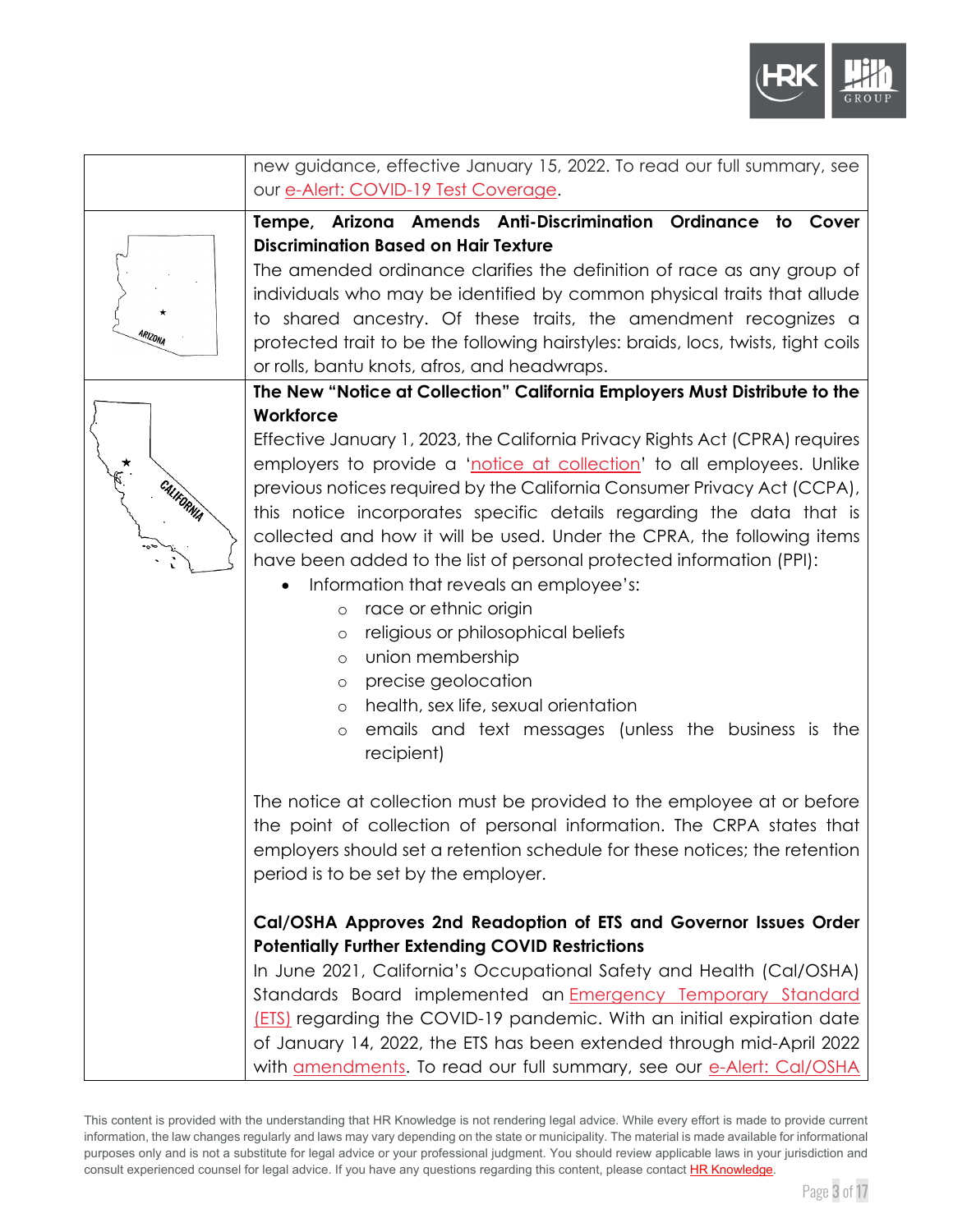

| Approves 2nd Readoption of ETS and Governor Issues Order Potentially                                                                            |
|-------------------------------------------------------------------------------------------------------------------------------------------------|
| Further Extending COVID Restrictions.                                                                                                           |
|                                                                                                                                                 |
| Los Angeles County Expands Vaccine Mandate to Cover County                                                                                      |
| <b>Contractor Personnel</b>                                                                                                                     |
| Effective immediately, all contractors and subcontractors working within                                                                        |
| Los Angeles County must be fully vaccinated against COVID-19 or                                                                                 |
| undergo regular testing. This includes contractors who:                                                                                         |
| • Work in person with members of the Los Angeles County                                                                                         |
| Are working on county-owned property, and/or<br>$\bullet$                                                                                       |
| Encounter other county workforce members or the public within                                                                                   |
| the county while they are working on assignment                                                                                                 |
|                                                                                                                                                 |
| If a medical or religious exemption has been approved, the contractor                                                                           |
| must submit to weekly testing, wear a mask, and continue to social                                                                              |
| distance as added safeguards. Contractors must submit proof of                                                                                  |
| vaccination by completing the COVID-19 Contractor Notification and                                                                              |
| Certification form within seven days of when the County's Department of                                                                         |
| Public Health requests the information.                                                                                                         |
|                                                                                                                                                 |
|                                                                                                                                                 |
| West Hollywood Amends Service Charges, Local Minimum Wage, and                                                                                  |
| <b>Leave Updates</b>                                                                                                                            |
| West Hollywood recently passed Ordinance 21-1168 which provides                                                                                 |
| multiple compliance provisions for <b>all</b> employers operating within the city's                                                             |
| geographical limits. The provisions include clarifying how businesses can                                                                       |
| administer service charges, establishing a local minimum wage, and                                                                              |
| requiring paid and unpaid leave for employees. To read our full summary,<br>see our e-Alert: West Hollywood, CA Round-Up: Service Charge, Local |
| <u>Minimum Wage, and Leave Updates.</u>                                                                                                         |
|                                                                                                                                                 |
| West Hollywood Enacts Ordinance Requiring Training for Employees of                                                                             |
| <b>Establishments with On-Site Alcoholic Beverage Sales</b>                                                                                     |
| Certain businesses are now mandated to provide two required trainings                                                                           |
| to all employees: Responsible Beverage Service (RBS) and Bystander                                                                              |
| Intervention and Safety Training. Additionally, record keeping                                                                                  |
| requirements for these trainings and signage should be displayed                                                                                |
| accordingly.                                                                                                                                    |
| Employers have until August 31, 2022 to ensure that all alcohol server or                                                                       |

This content is provided with the understanding that HR Knowledge is not rendering legal advice. While every effort is made to provide current information, the law changes regularly and laws may vary depending on the state or municipality. The material is made available for informational purposes only and is not a substitute for legal advice or your professional judgment. You should review applicable laws in your jurisdiction and consult experienced counsel for legal advice. If you have any questions regarding this content, please contac[t HR Knowledge.](mailto:marketing@hrknowledge.com)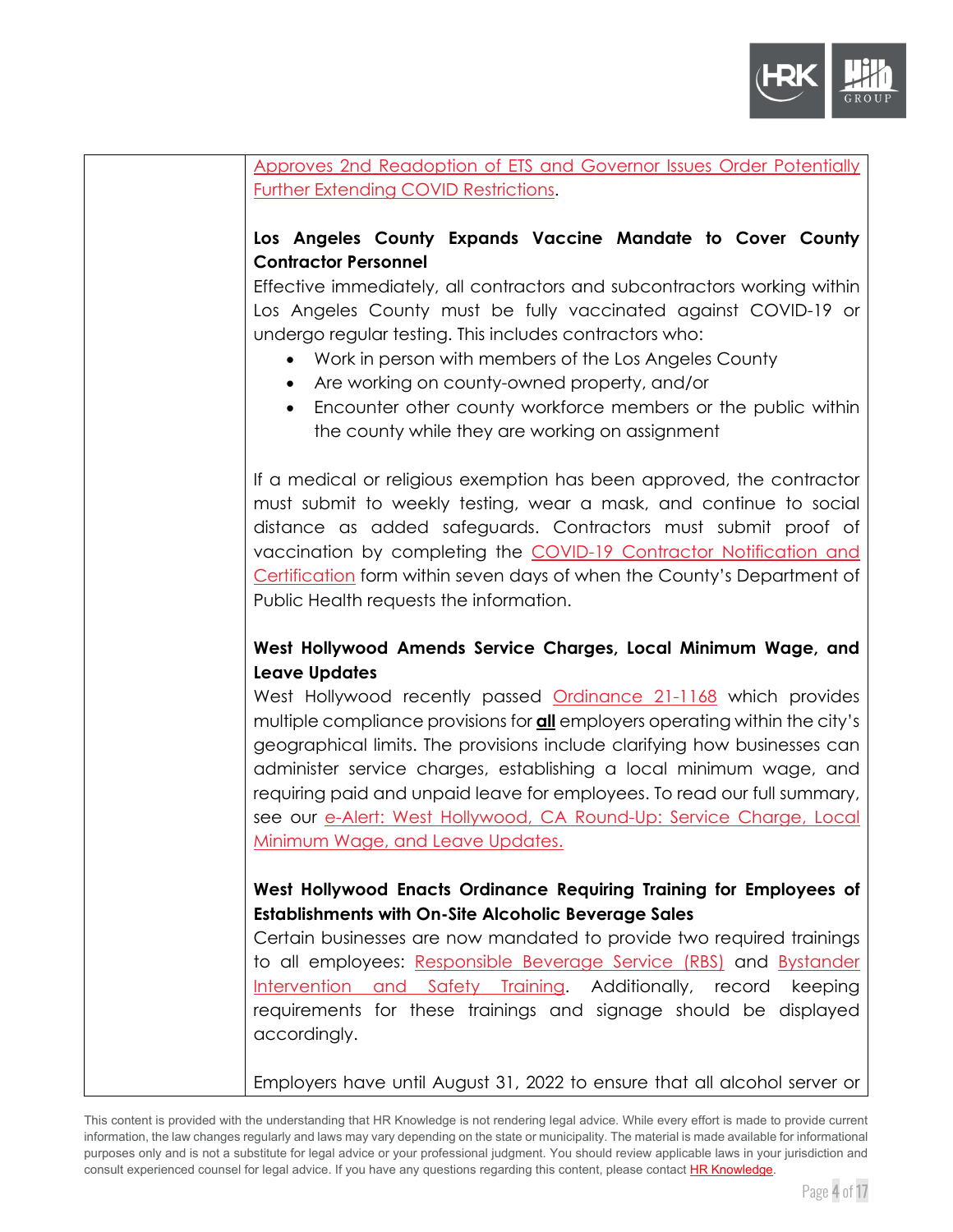

|                     | managers employed prior to July 1, 2022 have completed their RBS<br>certification. This training must be completed every three years thereafter.                                                                                                                                                                                                                                                                                                                                  |
|---------------------|-----------------------------------------------------------------------------------------------------------------------------------------------------------------------------------------------------------------------------------------------------------------------------------------------------------------------------------------------------------------------------------------------------------------------------------------------------------------------------------|
|                     | New hires employed on or after July 1, 2022 will be required to complete<br>RBS training within their first 60 days of employment. The training must be<br>conducted by the Alcohol Beverage Control ("ABC") or an organization<br>that is certified by ABC and provides a certificate of completion.                                                                                                                                                                             |
|                     | Bystander Intervention and Safety Training must be completed for all<br>current employees by May 30, 2022. Employees hired on or after April 1,<br>2022 have 90 days to complete the training. This training must be provided<br>by the city or an approved organization, and all licensees must ensure that<br>all alcohol servers and managers have a valid certificate.                                                                                                        |
|                     | Employers are required to keep complete records of these trainings (e.g.,<br>list of names, dates of trainings, certificates of completion) and ensure<br>their workforce is retrained every third year.                                                                                                                                                                                                                                                                          |
|                     | Lastly, the ordinance mandates that signage should be posted in each<br>restroom, hand-washing areas, bar counters, and other conspicuous<br>locations within these establishments. The signage must notify their patrons<br>that their safety is important, and the staff have been training to respond<br>to sexual harassment. The appropriate signage will be distributed by the<br>city.                                                                                     |
|                     | Colorado Adopts COMPS Order 38 & Passes Final Rule Under Wage                                                                                                                                                                                                                                                                                                                                                                                                                     |
| $\star$<br>COLORADO | <b>Protection Act</b><br>Effective January 1, 2022, Colorado's Overtime and Minimum Pay<br>Standards (COMPS) Order will be amended. The amendment clarifies the<br>two permitted calculations to determine an employee's regular rate of<br>pay, establishes an exemption for highly compensated employees, and<br>provides additional wage and hour protections for agricultural workers.<br>The new COMPS Order 38 must be distributed with any handbook or policy<br>revision. |
|                     | The amended Wage Protection Act (WPA) makes note that either of the<br>permitted calculations for regular rate of pay may be used to calculate<br>the pay rate for employees using paid time under the Healthy Families and<br>Workplaces Act (HFWA). Additionally, the amendment clarifies that<br>vacation time is inclusive of any PTO time. Employers cannot require that                                                                                                     |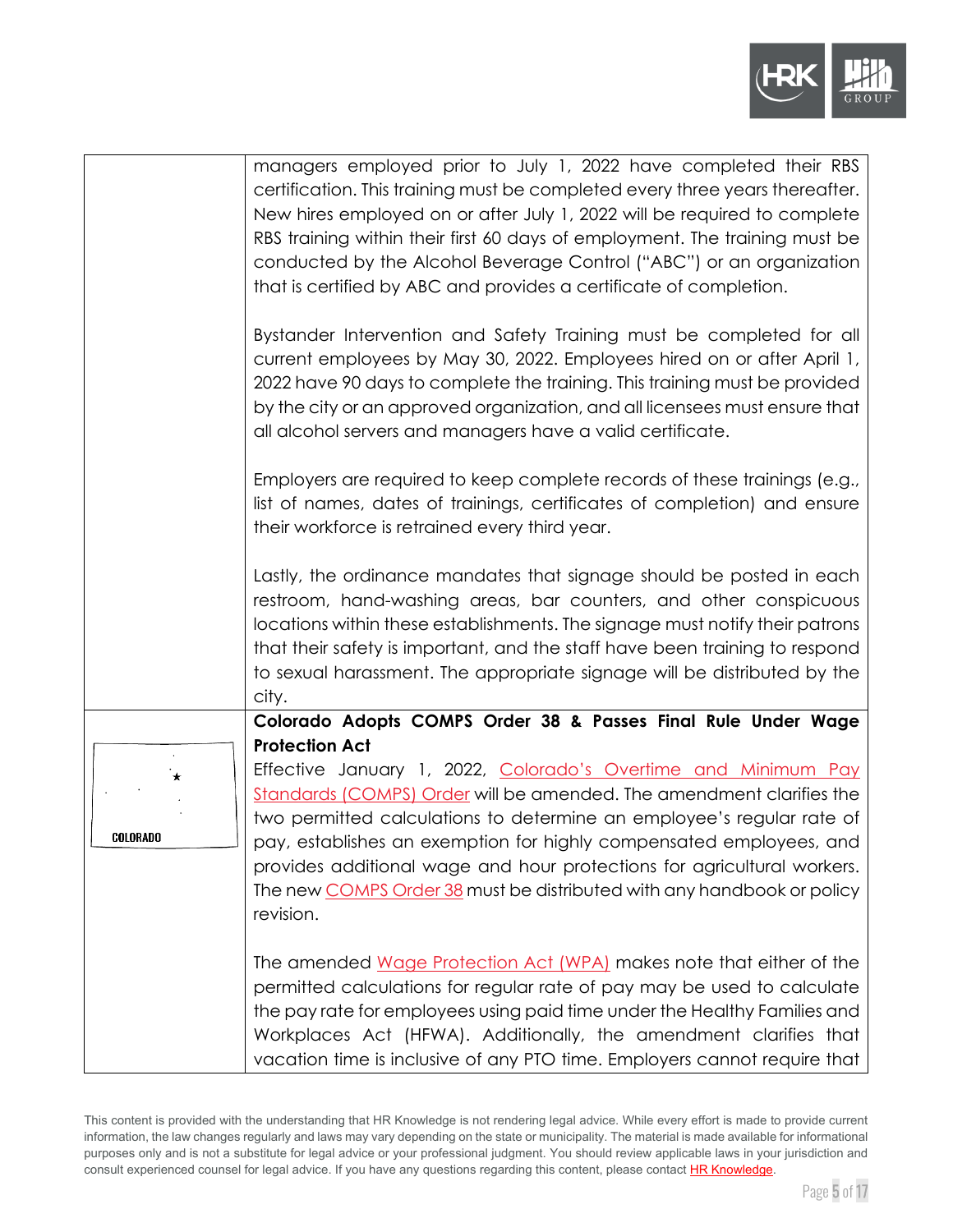

| employees forfeit their vacation or PTO time at the end of the year, or                                                                       |
|-----------------------------------------------------------------------------------------------------------------------------------------------|
| upon separation with the company.                                                                                                             |
|                                                                                                                                               |
| <b>Colorado Criminalizes Certain Restrictive Covenants</b>                                                                                    |
| Restrictive covenants are agreements that protect a business by                                                                               |
| restricting other parties from performing similar work for a period of time in<br>certain geographical areas.                                 |
|                                                                                                                                               |
| In 2021 a bill was put in place which criminalizes any violations of                                                                          |
| Colorado's restrictive-covenant statute. Any noncompete agreements in                                                                         |
| Colorado are considered void unless the agreement is subject to the                                                                           |
| following exceptions:                                                                                                                         |
| For the purchase and sale of a business or the assets of a business<br>$\bullet$<br>For the protection of trade secrets                       |
| For the recovery of the expense of educating and training an<br>$\bullet$                                                                     |
| employee under certain conditions                                                                                                             |
| For executive and management personnel                                                                                                        |
|                                                                                                                                               |
| Any restrictive covenants other than the above restrictions are considered                                                                    |
| unlawful. Effective March 1, 2022 Colorado employers who create void<br>noncompete agreements could face 120 days of imprisonment, a \$750.00 |
| fine per violation, or both.                                                                                                                  |
|                                                                                                                                               |
| An important section of the bill for employers to beware of: "It is unlawful                                                                  |
| to use force, threats, or other means of intimidation to prevent any person                                                                   |
| from engaging in any lawful occupation at any place he sees fit."                                                                             |
|                                                                                                                                               |
| Colorado employers must take care to determine that the restrictive                                                                           |
| covenants they wish to present to their employees to sign complies with<br>the allowed exceptions.                                            |
|                                                                                                                                               |
| Colorado Issues Final Rules on Premium Payments for Paid Family and                                                                           |
| <b>Medical Leave Program</b>                                                                                                                  |
| Effective January 1, 2023 Colorado employers with at least one employee                                                                       |
| will start contributions to fund Colorado's Paid Family and Medical Leave                                                                     |
| Program. Contributions will consist of a 0.45% deduction from the                                                                             |
| employee's earnings and an employer match of an additional 0.45%.                                                                             |
| Employers have the option of contributing a larger percentage, up to the                                                                      |
| entire cost.                                                                                                                                  |

This content is provided with the understanding that HR Knowledge is not rendering legal advice. While every effort is made to provide current information, the law changes regularly and laws may vary depending on the state or municipality. The material is made available for informational purposes only and is not a substitute for legal advice or your professional judgment. You should review applicable laws in your jurisdiction and consult experienced counsel for legal advice. If you have any questions regarding this content, please contac[t HR Knowledge.](mailto:marketing@hrknowledge.com)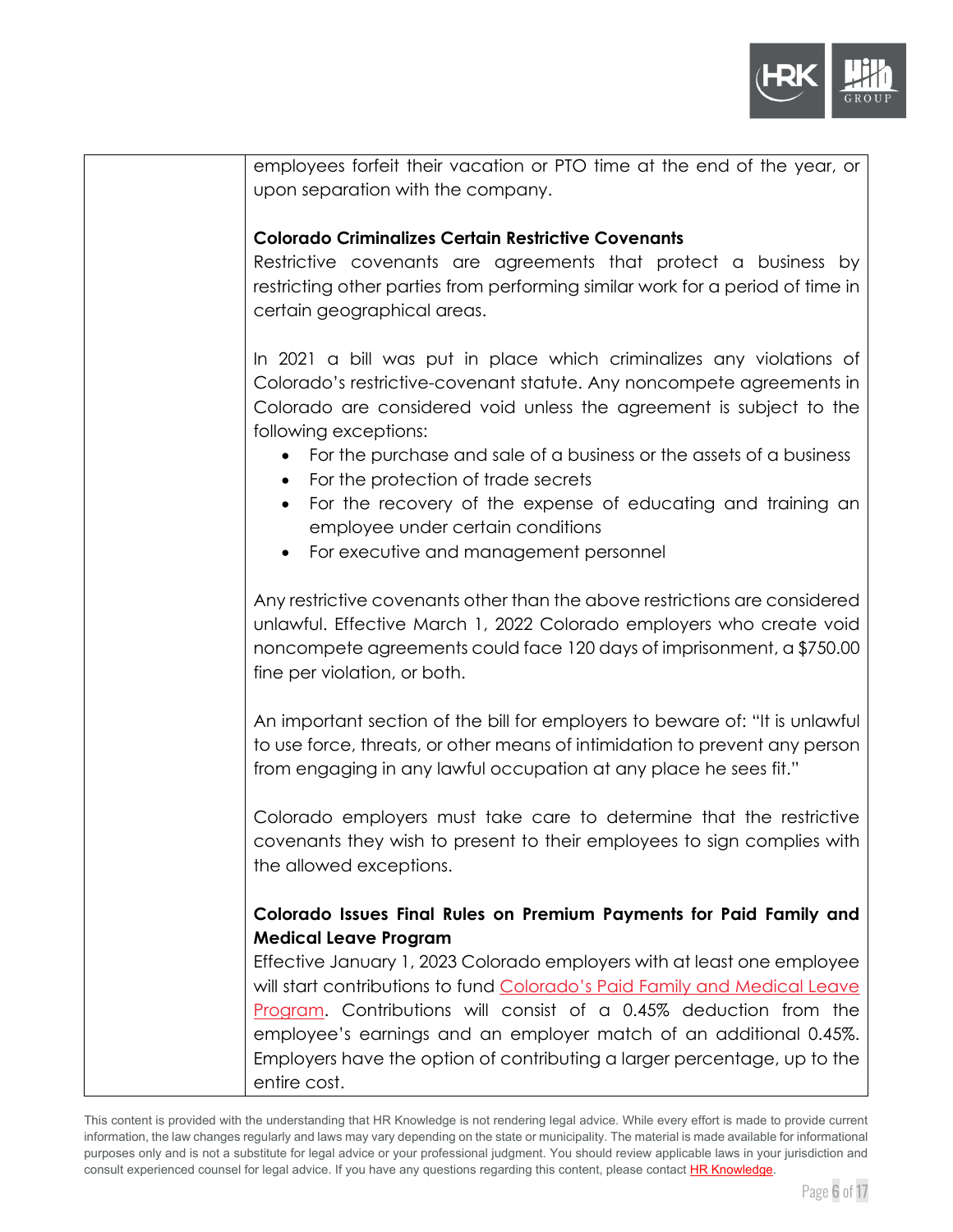

|                  | Note: Employer contributions are mandated for companies with 11 or             |
|------------------|--------------------------------------------------------------------------------|
|                  | more employees. If a company has 10 or less employees, employees will          |
|                  | be responsible for the full 0.9% contribution.                                 |
|                  |                                                                                |
|                  | Employees may take up to 12 weeks of leave starting on January 1, 2024         |
|                  | for any of the following reasons:                                              |
|                  | Care for a new child during the first year after the birth, adoption,          |
|                  | or for foster care of a new child                                              |
|                  | Care for their own serious health condition<br>$\bullet$                       |
|                  | Care for a family member's serious health condition                            |
|                  | Plan for a family member's military deployment                                 |
|                  | Address an individual's safety in the event of a domestic violence             |
|                  | or sexual assault                                                              |
|                  |                                                                                |
|                  | An additional four weeks may be taken should an employee face                  |
|                  | complication during pregnancy or childbirth.                                   |
|                  | DC Brings Back Mask Mandate and Encourages Vaccine Mandates                    |
|                  | All individuals in Washington, D.C. are now mandated to wear a mask in         |
|                  | any indoor setting, regardless of their vaccination status. In addition to the |
| WASHINGTON, D.C. | mask mandate, the Office of the Mayor is encouraging all businesses to         |
|                  | mandate vaccinations for both employees and visitors.                          |
|                  |                                                                                |
|                  | <b>Washington D.C. Amends COVID-19 Laws</b>                                    |
|                  | Employers must provide up to 48 hours of paid leave to employees who           |
|                  | need to take time off from work related to COVID vaccinations for              |
|                  | themselves or qualified family member(s). This time is separate from other     |
|                  | forms of Company-paid leave benefits.                                          |
|                  |                                                                                |
|                  | The D.C. Family and Medical Leave Act has also expanded its covered            |
|                  | purposes to include leave for COVID-related needs.                             |
|                  | Florida Passes Law Requiring Exemptions for COVID-19 Vaccination               |
|                  | <b>Mandates</b>                                                                |
|                  | The new law prohibits employers from terminating or hiring an employee         |
| Tropique         | based on a COVID-19 vaccination mandate.                                       |
|                  |                                                                                |
|                  | Employers must allow an employee to opt out of vaccine requirements for        |
|                  | any of the following approved reasons:                                         |
|                  | For a <b>medical exemption</b> (including pregnancy or anticipated             |

This content is provided with the understanding that HR Knowledge is not rendering legal advice. While every effort is made to provide current information, the law changes regularly and laws may vary depending on the state or municipality. The material is made available for informational purposes only and is not a substitute for legal advice or your professional judgment. You should review applicable laws in your jurisdiction and consult experienced counsel for legal advice. If you have any questions regarding this content, please contac[t HR Knowledge.](mailto:marketing@hrknowledge.com)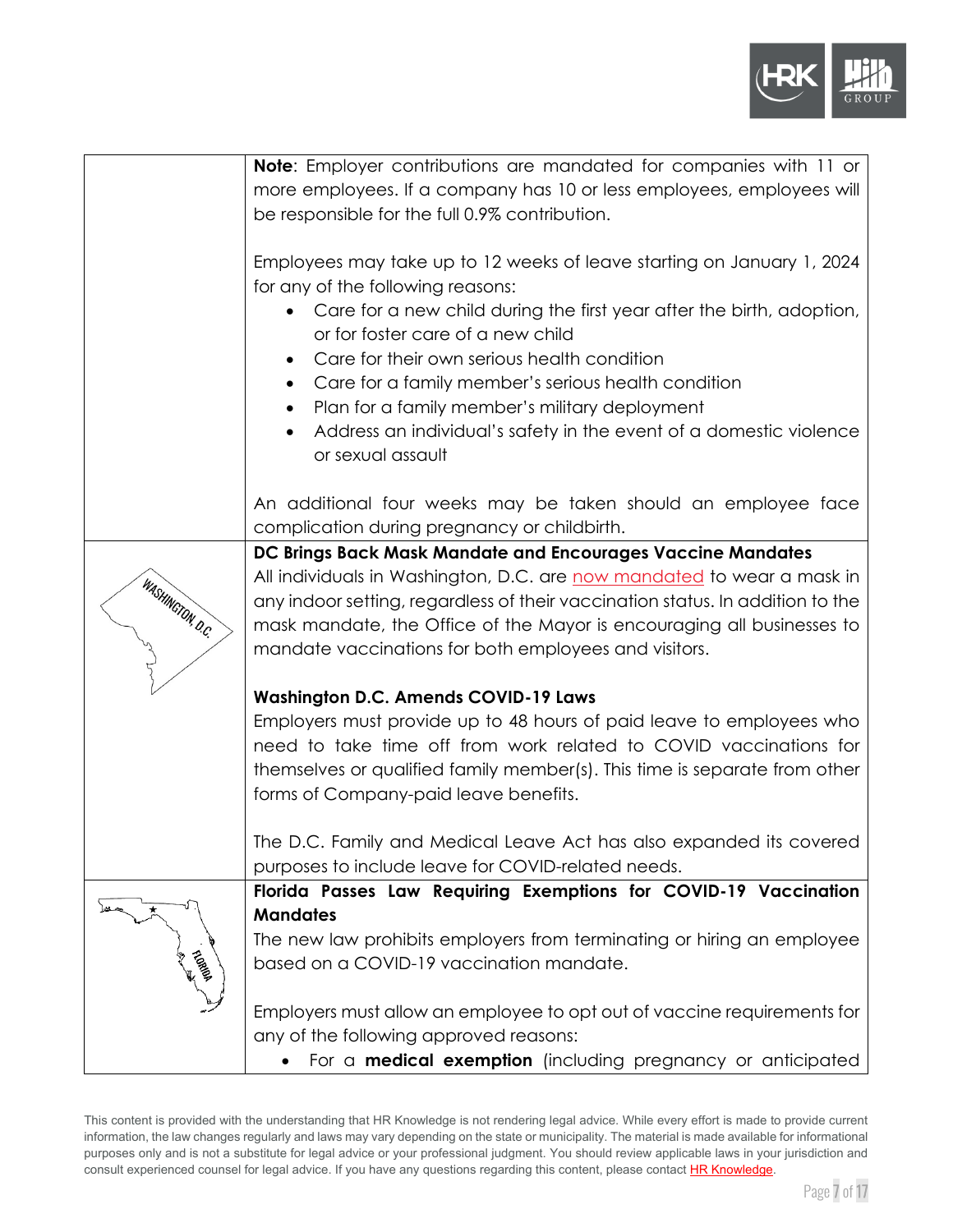

| pregnancy) the employee must be of child-bearing age and<br>intend to become pregnant                         |
|---------------------------------------------------------------------------------------------------------------|
| For a <b>religious exemption</b> , the new law requires employees to                                          |
| provide a statement that they are declining vaccination because                                               |
| of a sincerely held religious belief                                                                          |
| For an exemption based on <b>COVID-19 immunity</b> , the employee                                             |
| must provide proof of a positive lab result from a diagnostic test or                                         |
| antibody test                                                                                                 |
| For an exemption based on <b>periodic testing</b> of no more than<br>$\bullet$                                |
| weekly or if employee is experiencing any COVID-19 symptoms;.                                                 |
| this cost is covered by the employer                                                                          |
| For an exemption based on <b>employer-provided</b><br>personal<br>$\bullet$                                   |
| protective equipment (PPE) the new law requires employees to                                                  |
| provide a statement that they agree to comply with the employer's                                             |
| reasonable written requirement to use PPE when they are at work                                               |
|                                                                                                               |
| Florida's Department of Health created forms for employees to use when<br>requesting a vaccination exemption. |
|                                                                                                               |
| The Florida Division of Workforce Services: Unemployment Eligibility                                          |
| If an employee was terminated for refusing to comply with a COVID-19                                          |
| vaccine mandate the employer will have to prove that they offered                                             |
| approved exemptions.                                                                                          |
| Illinois Amends Kin Care Law to Remove Exception for Employees Covered                                        |
| by the Railway Labor Act                                                                                      |
| This law previously exempted employees whose employers were subject                                           |
| to the provisions of Title II of the Railway Labor Act (any labor in relation to                              |
| railroad and airline industries). However, this amendment now allows all                                      |
| employees, regardless of the Railway Labor Act, to reap the benefits of                                       |
| the Illinois Employee Sick Leave Act.                                                                         |
| Kansas Requires Medical & Religious Exemptions for COVID-19 Vaccine<br><b>Requirements</b>                    |
| Kansas enacted a law that if an employer requires employees to receive                                        |
| the COVID-19 vaccination, the employer must also provide exemptions to                                        |
| receiving the vaccination.                                                                                    |
|                                                                                                               |
| Employees must submit written waiver requests stating that the vaccine                                        |
| requirement would either endanger their life or endanger the life of their                                    |
|                                                                                                               |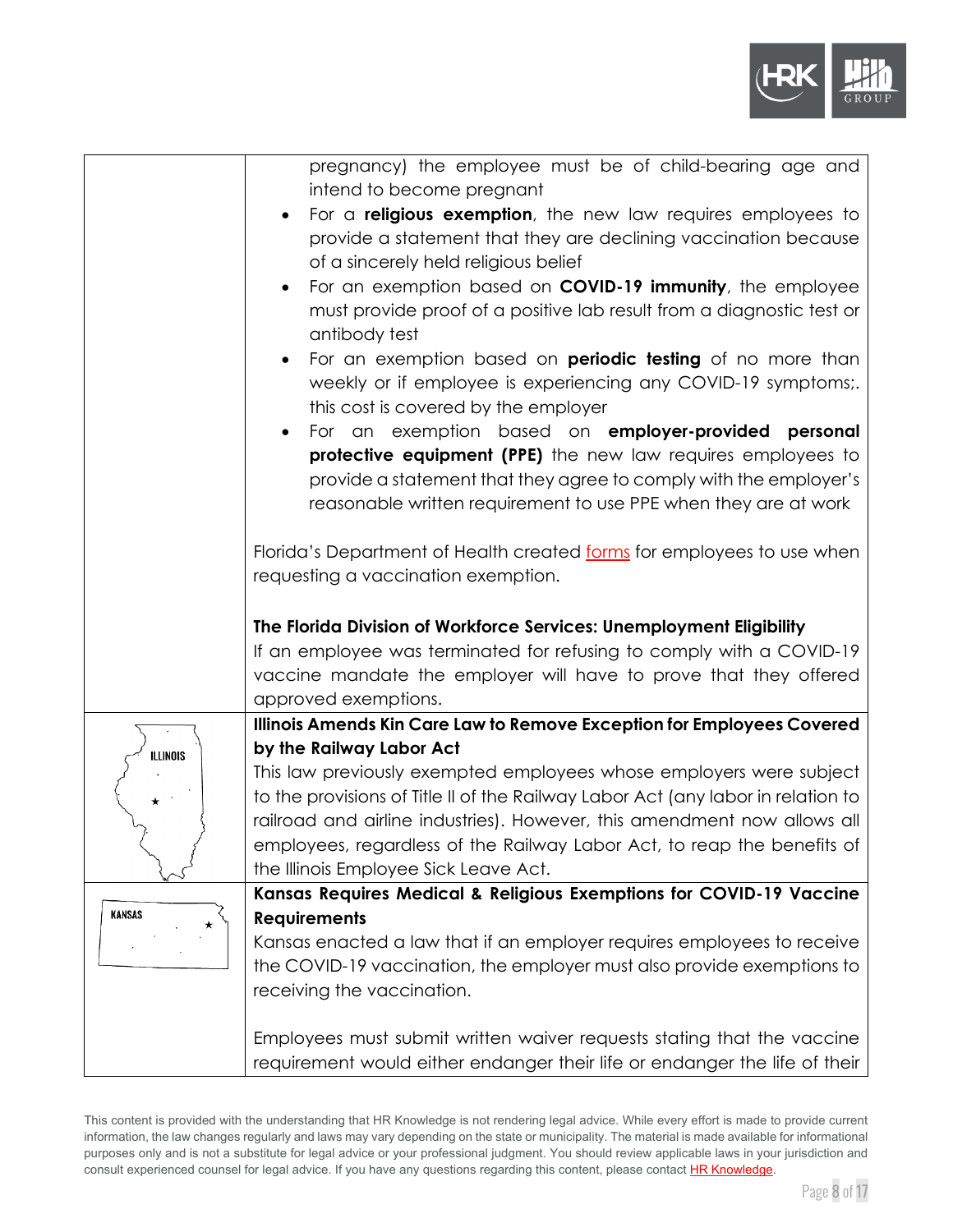

|                      | household members or violate a sincerely held religious belief.                                                                                                                                                                                                                                                                                                                                                                                                                                                                                                                                                                                                                                                                                                                                                                                    |
|----------------------|----------------------------------------------------------------------------------------------------------------------------------------------------------------------------------------------------------------------------------------------------------------------------------------------------------------------------------------------------------------------------------------------------------------------------------------------------------------------------------------------------------------------------------------------------------------------------------------------------------------------------------------------------------------------------------------------------------------------------------------------------------------------------------------------------------------------------------------------------|
|                      | A medical exemption waiver request must include a signed statement by<br>a physician or a physician's agent. An employer must approve this<br>exemption without questioning the sincerity of the employee's request.                                                                                                                                                                                                                                                                                                                                                                                                                                                                                                                                                                                                                               |
|                      | If an employee was discharged or suspended by an employer violating<br>the Kansas COVID-19 Medical & Religious Exemptions law and the<br>employee is otherwise eligible, the employee will be eligible to receive<br>unemployment benefits.                                                                                                                                                                                                                                                                                                                                                                                                                                                                                                                                                                                                        |
|                      | Massachusetts High Court Clarifies Test to Determine Joint Employer Status                                                                                                                                                                                                                                                                                                                                                                                                                                                                                                                                                                                                                                                                                                                                                                         |
| <b>MASSACHUSETTS</b> | under State Wage and Overtime Statutes<br>In the state of Massachusetts, joint employer status is determined by the<br>"totality of circumstances" test. To be considered a joint employer,<br>organizations must establish the following four factors through the totality<br>of circumstances test:<br>Had the power to hire and fire the individual<br>Supervised and controlled the individual's work schedules or<br>conditions of employment<br>Determined the rate and method of payment, and<br>Maintained employment records<br>$\bullet$                                                                                                                                                                                                                                                                                                 |
|                      | <b>Massachusetts Creates At-Will Employment Exception</b><br>Massachusetts is an at-will state, in which employers and employees can<br>choose to terminate their employment at any time. Massachusetts also<br>has the "right to rebuttal" statute where employers must notify an<br>employee whenever they are modifying or adding information to their<br>personnel file. Employees have a right to inspect their personnel file and<br>submit a written statement explaining their position on the modifications;<br>this written statement must then be included in the personnel file. The<br>state's highest court recently held that employers may not terminate an<br>employee solely for exercising their right to file a rebuttal. To read our full<br>summary, see our e-Alert: Massachusetts Creates At-Will Employment<br>Exception. |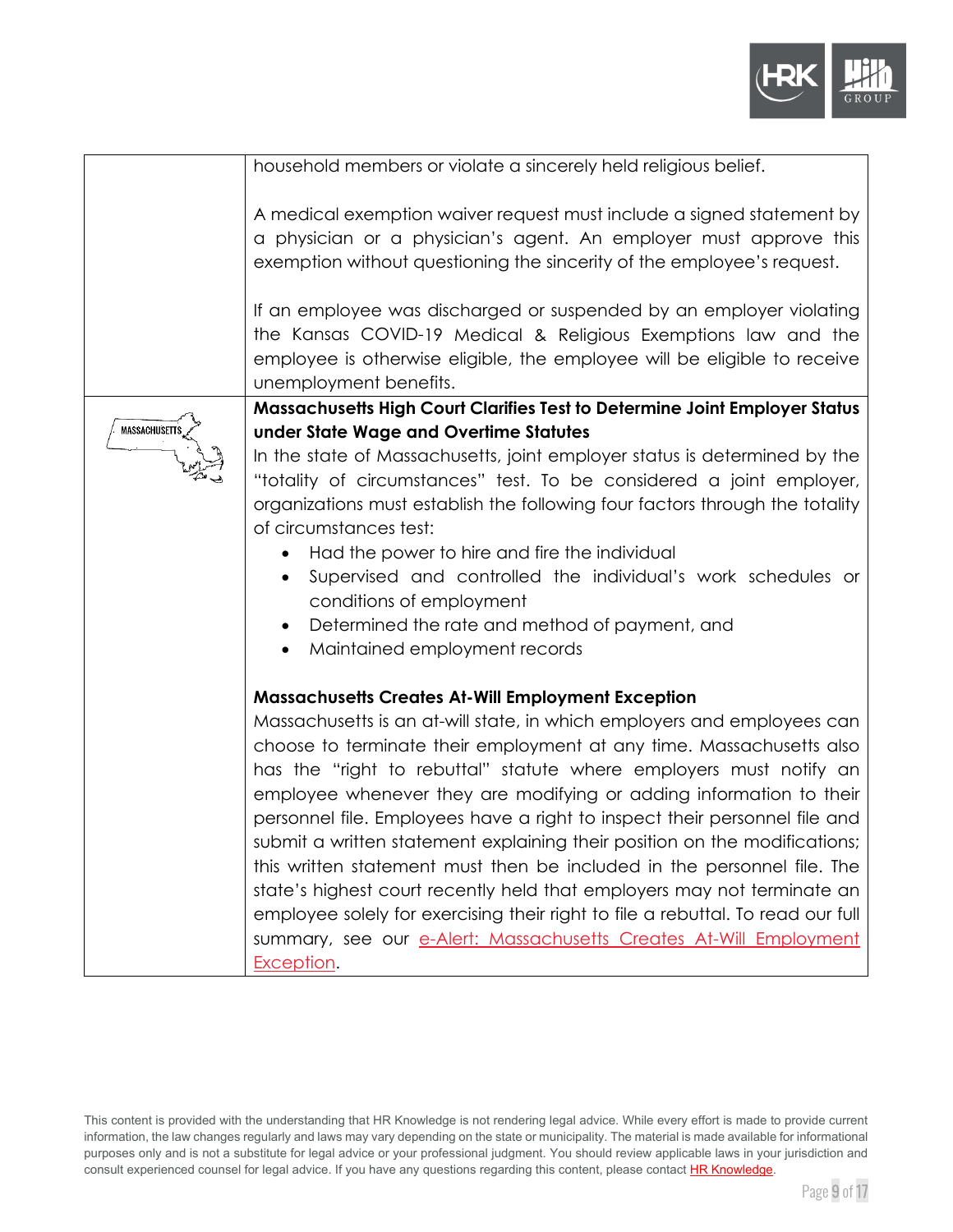



This content is provided with the understanding that HR Knowledge is not rendering legal advice. While every effort is made to provide current information, the law changes regularly and laws may vary depending on the state or municipality. The material is made available for informational purposes only and is not a substitute for legal advice or your professional judgment. You should review applicable laws in your jurisdiction and consult experienced counsel for legal advice. If you have any questions regarding this content, please contac[t HR Knowledge.](mailto:marketing@hrknowledge.com)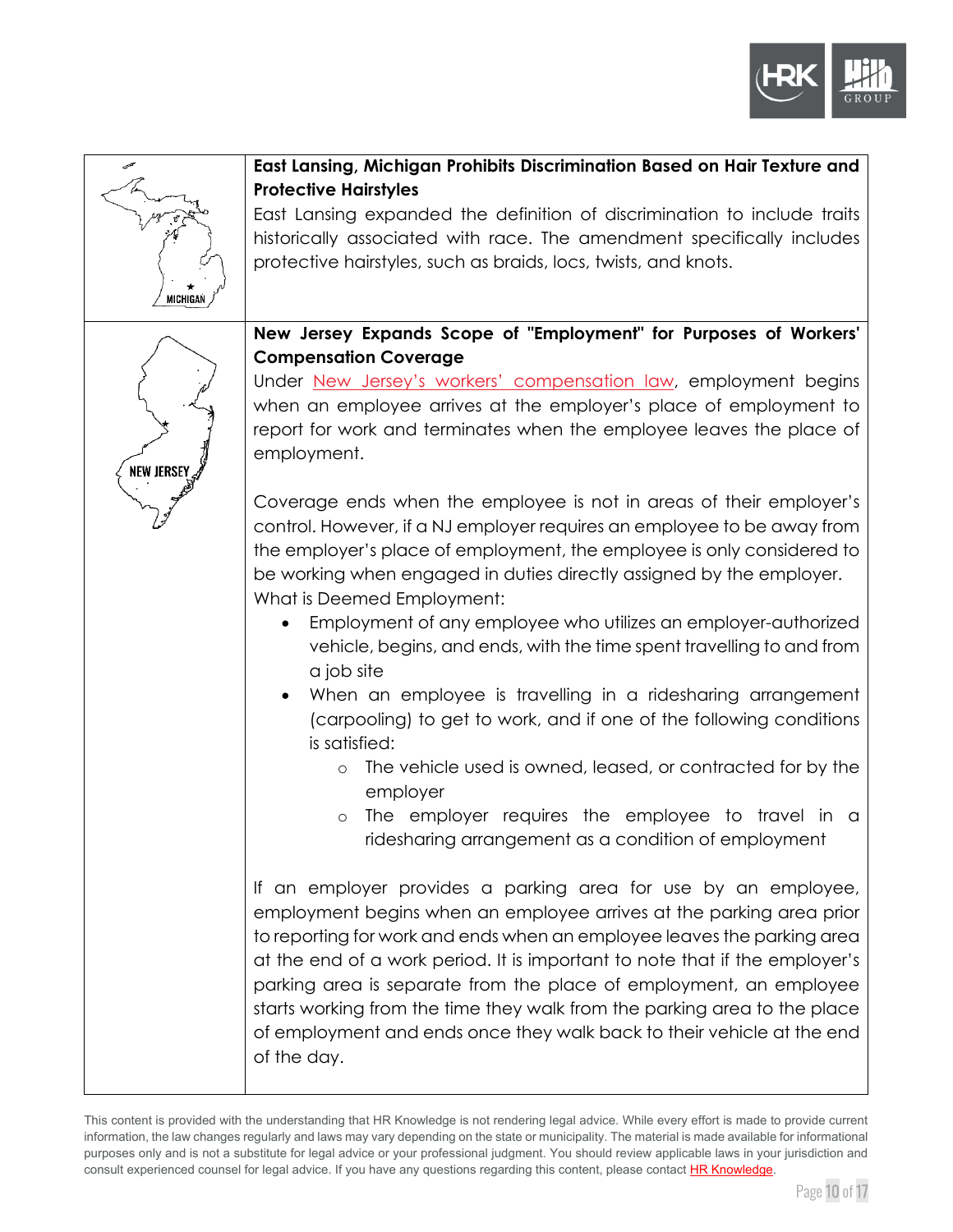

|                | New Jersey Prohibits Use of Vehicle Tracking Devices Without Notice                                                                                                                                                                                                                                                                                                                                                                                                                                                                                                                       |
|----------------|-------------------------------------------------------------------------------------------------------------------------------------------------------------------------------------------------------------------------------------------------------------------------------------------------------------------------------------------------------------------------------------------------------------------------------------------------------------------------------------------------------------------------------------------------------------------------------------------|
|                | Private employers in NJ must provide employees with written notice before<br>using tracking devices on vehicles operated by employees beginning<br>April 19, 2022.                                                                                                                                                                                                                                                                                                                                                                                                                        |
|                | Under the new law, "tracking device" means a device designed or<br>intended to be used for the sole purpose of tracking a vehicle, person, or<br>device, but does not include expense reimbursement documentation<br>devices.                                                                                                                                                                                                                                                                                                                                                             |
|                | An employer that knowingly makes use of a tracking device in a vehicle<br>used by an employee without first providing written notice to the<br>employee is subject to a civil penalty of up to $$1,000$ for the first violation<br>and up to \$2,500 for subsequent violations.                                                                                                                                                                                                                                                                                                           |
| ∗<br>NEW YORK. | New York City Additional Paid Sick Time and Vaccination Mandates<br>COVID-19 remains an imminent risk in New York City, NY. To help reduce<br>these risks, city officials are encouraging everyone age 5 or older within<br>the city limits to get vaccinated and have implemented a city-wide mask<br>mandate as well as a vaccination mandate for private employers. To read<br>our full summary, see our e-Alert: New York City: Additional Paid Sick Time<br><u>and Vaccination Mandates</u> .                                                                                        |
|                | New York City Council Approves Bill Requiring Inclusion of Salary Ranges<br>in Job Postings<br>The New York City Council has approved a bill that requires NYC<br>employers with four or more employees to include the lowest minimum<br>and highest maximum salary offered for all advertised NYC job,<br>promotion, or transfer opportunities. This salary range would need to be<br>what the employer believes it would pay at the time of the posting.<br>The bill would not apply to job postings for temporary employment. The bill<br>now goes before the mayor for consideration. |
|                | New York State Court Strikes Down Statewide Mask or Proof Requirement<br>On January 24, 2022 the NYS Supreme Court in Nassau County struck down<br>New York State's COVID-19 mask-or-proof of vaccination requirement for<br>indoor public places. On January 25, 2022 the NYS Appellate Division<br>granted a stay (suspension) of the Nassau County Court's decision<br>pending determination of the State's appeal. To read our full summary,                                                                                                                                          |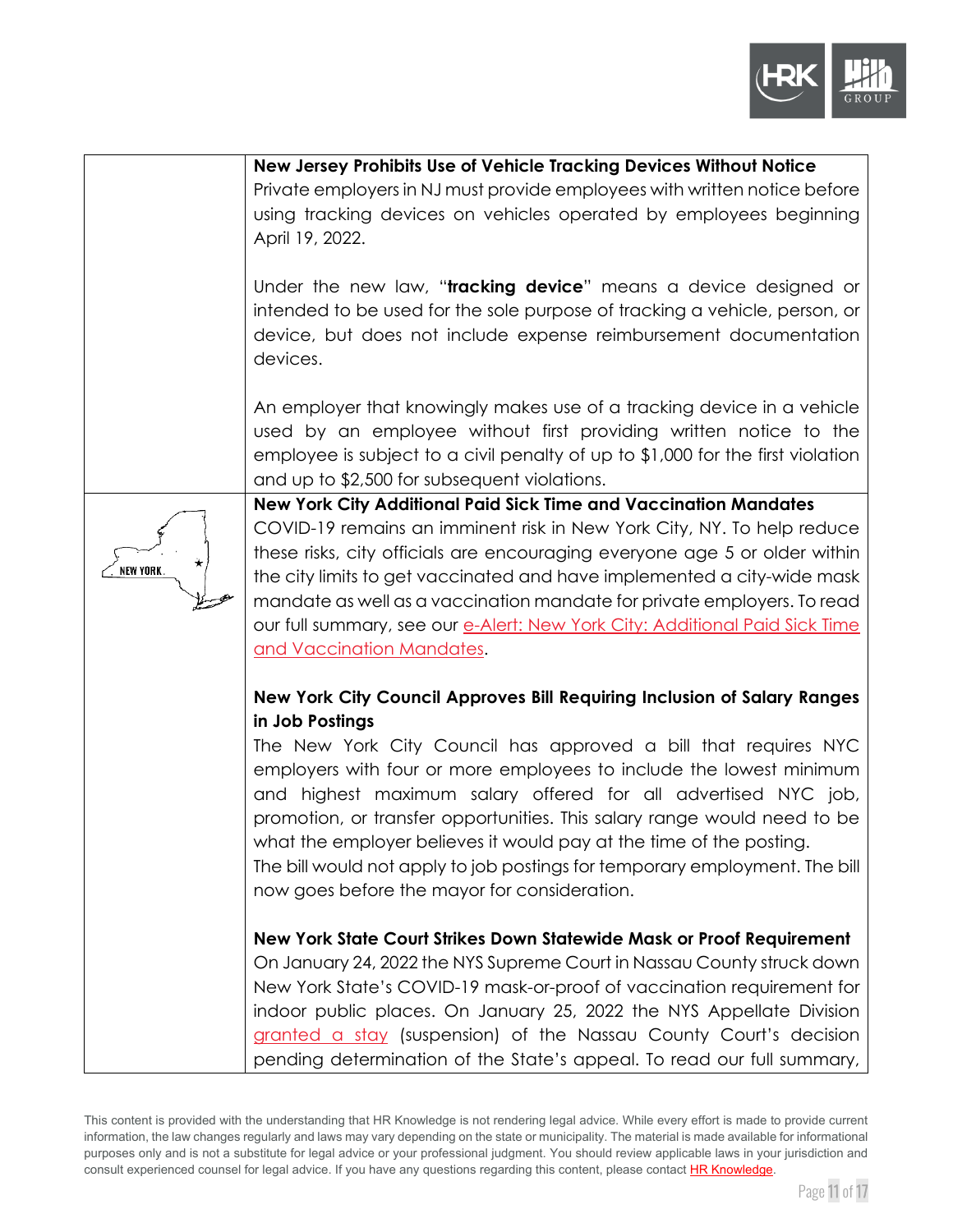

| see our e-Alert: New York State Court Strikes Down Statement Mask or                              |
|---------------------------------------------------------------------------------------------------|
| <b>Proof Requirement.</b>                                                                         |
|                                                                                                   |
| New York Department of Labor Releases Final Regulations for State Sick                            |
| <b>Leave Law</b>                                                                                  |
| New York state adopted a statewide sick time law and final regulations                            |
| that were published in late December 2021 to provide additional                                   |
| clarification. To read our full summary, see our e-Alert New York                                 |
| Department of Labor Releases Final Regulations for State Sick Leave Law.                          |
| New York City Enacts Law to Regulate Use of Automated Hiring Tools                                |
| As technology has advanced, employers have started to utilize Artificial                          |
| Intelligence tools to streamline their recruiting and hiring decisions. The U.S.                  |
| Equal Employment Opportunity Commission (EEOC) launched an                                        |
| initiative to ensure any Artificial Intelligence tools utilized in the hiring                     |
| process and impacting employment decisions are fair and consistent with                           |
| federal equal employment opportunity laws. New York City, however, has                            |
| decided to take an additional approach to ensure discrimination                                   |
| protection for candidates. To read our full summary, see our e-Alert: New                         |
| <u>York City Enacts Law to Regulate Use of Automated Hiring Tools.</u>                            |
|                                                                                                   |
| New York City Employers Must Allow Leave for Child COVID-19                                       |
| <b>Vaccinations</b>                                                                               |
| New York City has amended its <b>Earned Sick and Safe Time Act</b> deeming                        |
| the following reasons eligible for paid sick time:                                                |
| • To accompany an employee's child when receiving the COVID-19                                    |
| vaccination                                                                                       |
| To care for an employee's child who is suffering from side effects of<br>the COVID-19 vaccination |
|                                                                                                   |
| Employees may take up to four hours of paid leave per injection for each                          |
| of their children. The leave is set to expire on December 31, 2022. To read                       |
| our full summary, see our e-Alert: New York City: Additional Paid Sick Time                       |
| and Vaccination Mandates.                                                                         |
|                                                                                                   |
| Albany, NY Prohibits Discrimination Based on Natural Hair Texture,                                |
| <b>Protective Hairstyles or Use of Turban Wraps</b>                                               |
| Albany County, New York passed an amendment that expands                                          |
| protections to make it an unlawful discriminatory practice for an employer                        |

This content is provided with the understanding that HR Knowledge is not rendering legal advice. While every effort is made to provide current information, the law changes regularly and laws may vary depending on the state or municipality. The material is made available for informational purposes only and is not a substitute for legal advice or your professional judgment. You should review applicable laws in your jurisdiction and consult experienced counsel for legal advice. If you have any questions regarding this content, please contac[t HR Knowledge.](mailto:marketing@hrknowledge.com)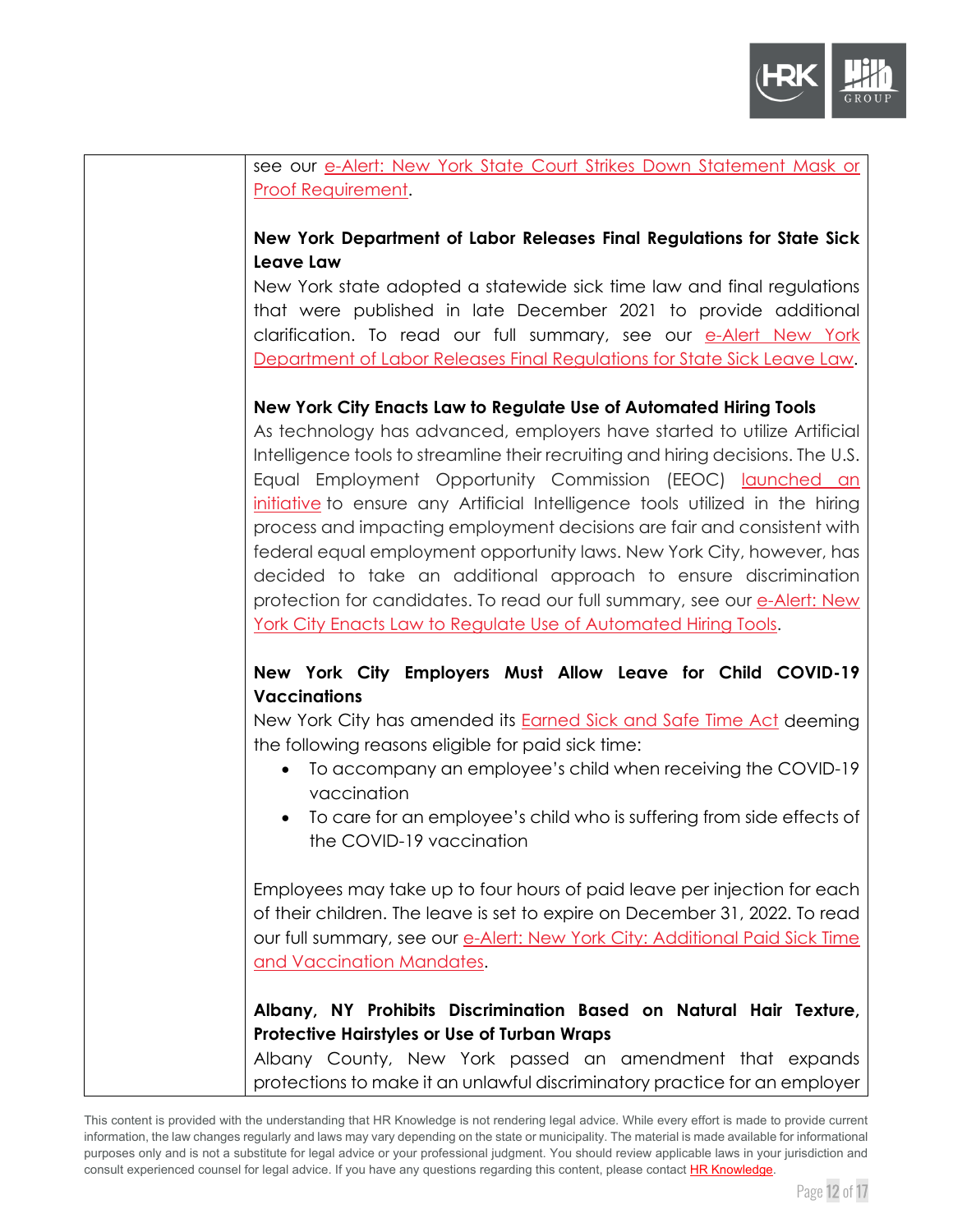

|        | to deny employment or promotion to any individual because of an<br>employee's natural hair texture, use of protective hairstyles (see definition<br>below), or use of turban wraps.          |
|--------|----------------------------------------------------------------------------------------------------------------------------------------------------------------------------------------------|
|        | "Protective hairstyle" includes styles such as braids, locs, cornrows, twists,<br>Bantu knots, poufs, and similar styles meant to protect natural hair.                                      |
|        | <b>Ohio Prohibits Vaping in the Workplace</b>                                                                                                                                                |
| OHIO   | The state of Ohio has amended their 'Smoke-Free Workplace'<br>requirements to prohibit vaping. Under the amendment, smoking includes<br>the use of electronic cigarettes and vapor products. |
|        | <b>Ohio Passes Business Fairness Act</b>                                                                                                                                                     |
|        | Businesses that were required to close due to the pandemic may resume<br>operations if the business complies with all required safety precautions<br>beginning March 2, 2022.                |
|        | Oregon OSH Administration has Amended Regulations on COVID-19                                                                                                                                |
|        | <b>Workplace Risks</b>                                                                                                                                                                       |
|        |                                                                                                                                                                                              |
|        | The Oregon OSH Administration have amended the final rule to the                                                                                                                             |
| OREGON | regulations on COVID-19 Workplace Risks; the amendments are:                                                                                                                                 |
|        | Healthcare employers must ensure all employees wear a mask,                                                                                                                                  |
|        | face covering, or face shield if a six-foot distance can't be                                                                                                                                |
|        | consistently maintained or within shared workspaces less that                                                                                                                                |
|        | provide less than 100 square feet per person                                                                                                                                                 |
|        | Employers must continue to follow the <b>Indoor Space Advisory</b><br>$\bullet$                                                                                                              |
|        | Employers must provide masks, face coverings, or face shields at<br>no cost                                                                                                                  |
|        | Employers are no longer required to ensure 6 feet distance in                                                                                                                                |
|        | between coworkers, except for healthcare and transit settings                                                                                                                                |
|        | Except for healthcare settings, employers are no longer required to                                                                                                                          |
|        | regularly clean and sanitize all common areas unless it is shared                                                                                                                            |
|        | equipment, high-touch surfaces, or has any known COVID-19                                                                                                                                    |
|        | exposure                                                                                                                                                                                     |
|        | Employers still need to provide employers with time and supplies to                                                                                                                          |
|        | clean more frequently if they wish                                                                                                                                                           |
|        | Employers are still required to allow their employees to return to their                                                                                                                     |
|        | previous duties, if still available and without any adverse action                                                                                                                           |
|        | because of a COVID-19 quarantine. Employees must also be                                                                                                                                     |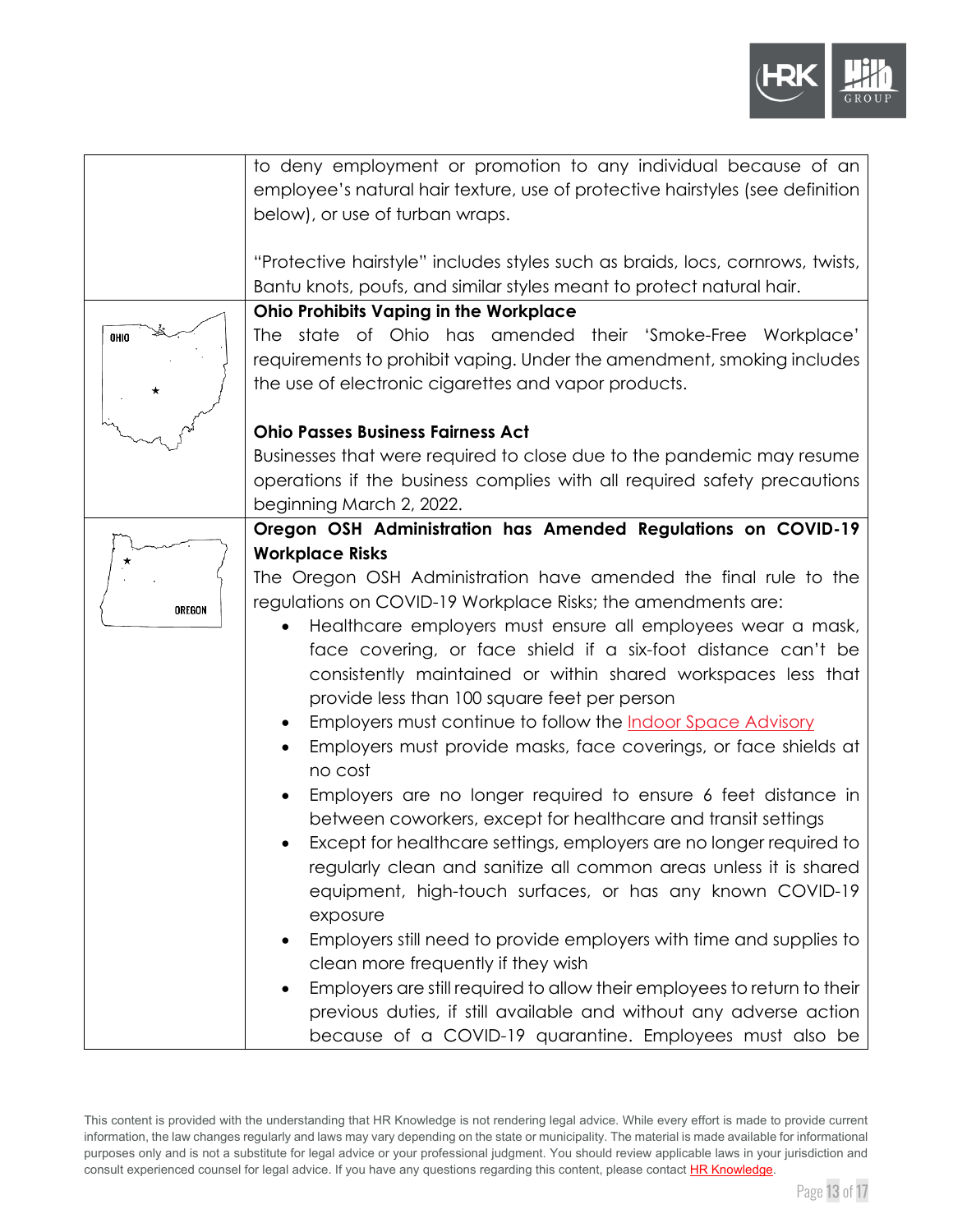

|              | provided the benefits the employee would normally receive when                                                                                    |
|--------------|---------------------------------------------------------------------------------------------------------------------------------------------------|
|              | working                                                                                                                                           |
|              | <b>Compensation Obligations:</b>                                                                                                                  |
|              | For employers with 500 or more employees, the employer<br>$\circ$                                                                                 |
|              | must pay the employee the same regular (non-overtime)                                                                                             |
|              | pay the employee would have received had the employee                                                                                             |
|              | not been absent from work, up to a maximum of \$1,400 per                                                                                         |
|              | week, until the employee is able to return to work                                                                                                |
|              | For employers with fewer than 500 employees, the employer<br>$\circ$                                                                              |
|              | must pay the employee benefit described directly above,                                                                                           |
|              | however beginning in the third week of an employee's                                                                                              |
|              | removal, the employer is permitted to reduce the amount to                                                                                        |
|              | only two-thirds of the same regular pay the employee would                                                                                        |
|              | have received had the employee not been absent from                                                                                               |
|              | work, up to \$200 per day (\$1,000 per week in most cases)                                                                                        |
|              | The employer's obligation for compensation is reduced by<br>$\circ$                                                                               |
|              | the amount of compensation for lost earnings that the                                                                                             |
|              | employee receives from any other source                                                                                                           |
|              | Allegheny County, PA, Paid Sick Leave Ordinance Update                                                                                            |
| PENNSYLVANIA | In September 2021 Allegheny County, PA passed a sick leave ordinance<br>requiring employers with at least 26 employees to provide paid sick leave |
|              | to their employees. Recently, the county modified the effective date of                                                                           |
|              | the ordinance to December 15, 2021. To read our full summary, see our e-                                                                          |
|              | Alert: Allegheny County, Pennsylvania, Paid Sick Leave Ordinance                                                                                  |
|              | Update.                                                                                                                                           |
|              |                                                                                                                                                   |
|              | City of Philadelphia, PA Announces Food Establishment Vaccine Mandate                                                                             |
|              | Effective immediately, proof of COVID-19 vaccination is required for all                                                                          |
|              | employees and customers over the age of five who enter a food                                                                                     |
|              | establishment within the city of Philadelphia. Effected food establishments                                                                       |
|              | include those which serve food and/or drink for on-site food consumption,                                                                         |
|              | with the following exemptions:                                                                                                                    |
|              | K-12 and early childcare facilities                                                                                                               |
|              | Hospitals                                                                                                                                         |
|              | Congregate care facilities                                                                                                                        |
|              | Special and vulnerable population providers (e.g., soup kitchens)                                                                                 |
|              | Grocery stores                                                                                                                                    |
|              | Convenience stores                                                                                                                                |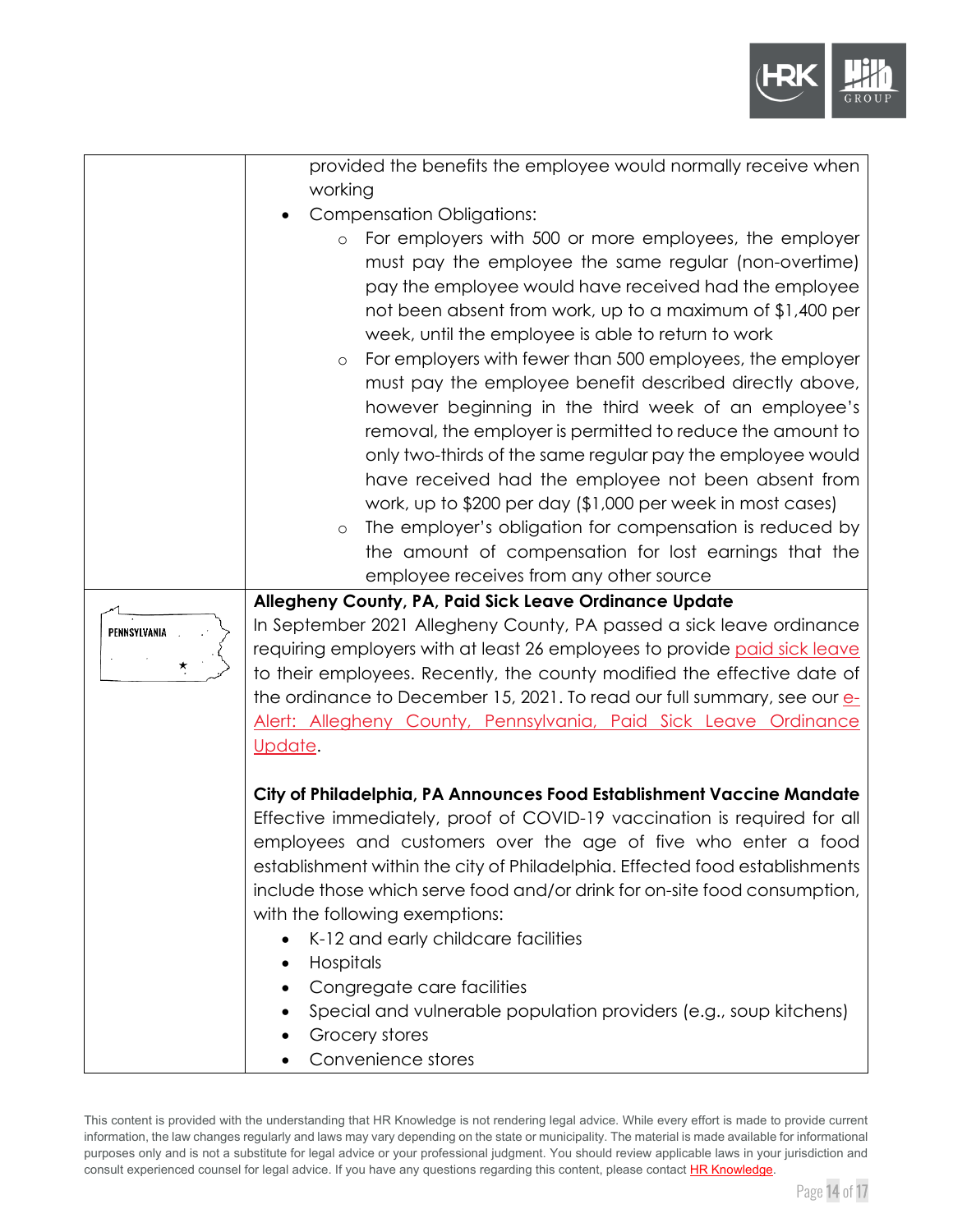

|                | Wholesale food establishments<br>Philadelphia International Airport quick-service restaurants                                                                                                                                                                                                                                                 |
|----------------|-----------------------------------------------------------------------------------------------------------------------------------------------------------------------------------------------------------------------------------------------------------------------------------------------------------------------------------------------|
|                | Customers and employees who have established a bona fide exemption<br>for not having the vaccine must provide supporting documentation in lieu<br>of proof of vaccination, as well as a negative test result taken within 24<br>hours of entry.                                                                                               |
|                | Tennessee Passes Multi-Faceted Law on COVID-19 and Vaccination                                                                                                                                                                                                                                                                                |
| ★<br>TENNESSEE | Tennessee's new law does not allow government entities, schools, and<br>employers to implement vaccine mandates.                                                                                                                                                                                                                              |
|                | <b>Vaccination Proof:</b>                                                                                                                                                                                                                                                                                                                     |
|                | A private business is not allowed to require proof of vaccination to<br>access the business's premises<br>A private business is not allowed to ask a person why they have not                                                                                                                                                                 |
|                | taken the COVID-19 vaccine or if they decline providing proof of<br>vaccination                                                                                                                                                                                                                                                               |
|                | <b>Face Coverings:</b><br>Private businesses and private schools may set their own mask<br>policies for employees and customers                                                                                                                                                                                                               |
|                | Unemployment Benefits:<br>If an employer requires its employees to receive a COVID-19<br>vaccine and the person seeking unemployment benefits refused to<br>get vaccinated, that person is still eligible for unemployment<br>benefits                                                                                                        |
|                | Tennessee Issues Emergency Rule on COVID-19 Quarantine Procedures<br>Tennessee's new rule requires employees to quarantine immediately after<br>a positive COVID-19 test. Employees with or without symptoms need to<br>self-isolate for at least 10 days. However, self-isolation may end at any time<br>following a negative COVID-19 test. |
|                | Private business may be temporarily quarantined if the Commissioner of<br>Health determines the threat of COVID-19 spread can't be controlled. The<br>quarantining procedures will be lifted as soon as conditions are no longer<br>threatening.                                                                                              |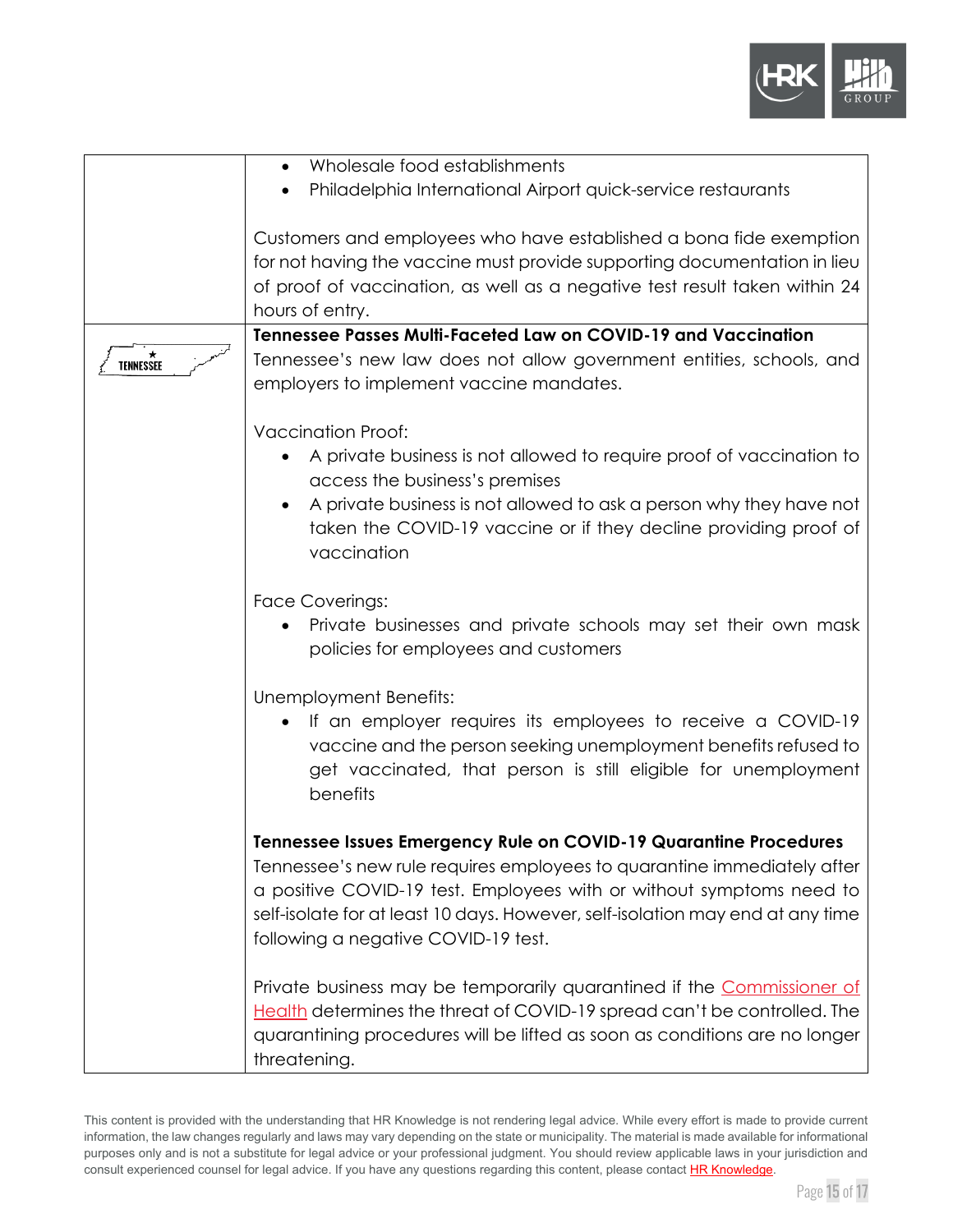



#### **The Washington Industrial Safety and Health Act- Amendment**

Washington has increased the number of days a workplace safety citation must be physically posted by employers in the workplace. Notices must now be posted for seven (7) working days, and "working days" excludes weekends and holidays. Employers may use electronic means to inform telework employees of any current safety violations.

#### **Seattle Expands Discrimination Protections**

The Seattle human rights ordinance has previously put in place prohibitions against employee discrimination against *age, race, color, religion, sex, national origin, marital status, parental status, sexual orientation, gender identity, political ideology, creed, ancestry, or the presence of any disability.* 

A recent amendment expands this ordinance to prohibit employee discrimination based upon citizenship or immigration status *and* to clarify race includes hair texture and protective hairstyles, which includes, but is not limited to afros, locs, braids, and twists.

### **Washington Employers May Consider Delaying January 2022 Start Date for Collecting "Washington Cares Act" Premiums from Employees**

In April of 2021 Washington Governor Jay Inslee signed into effect the [WA](https://wacaresfund.wa.gov/)  [Cares Act](https://wacaresfund.wa.gov/) which developed a state-run program to provide long-term care insurance affordable for all workers in Washington state. This Act requires Washington employers to withhold mandatory employee premiums to fund the program beginning January 1, 2022.

However, Governor Inslee and legislators agree that changes are needed to improve the WA Cares Act. Based on the anticipated legislative delay, Governor Inslee suggested employers pause on collecting WA Cares premiums until formal extension of implementation dates are released. Although not required, employers may wish to notify their workforce that the withholding will not be deducted from their paycheck starting January 1, 2022, but that it may be implemented in the future, and the reimplementation may be retroactive. It should be noted that if legislation is not passed in a timely manner, employers will be obligated to remit the Q1 tax amounts in April 2022 based on the current law.